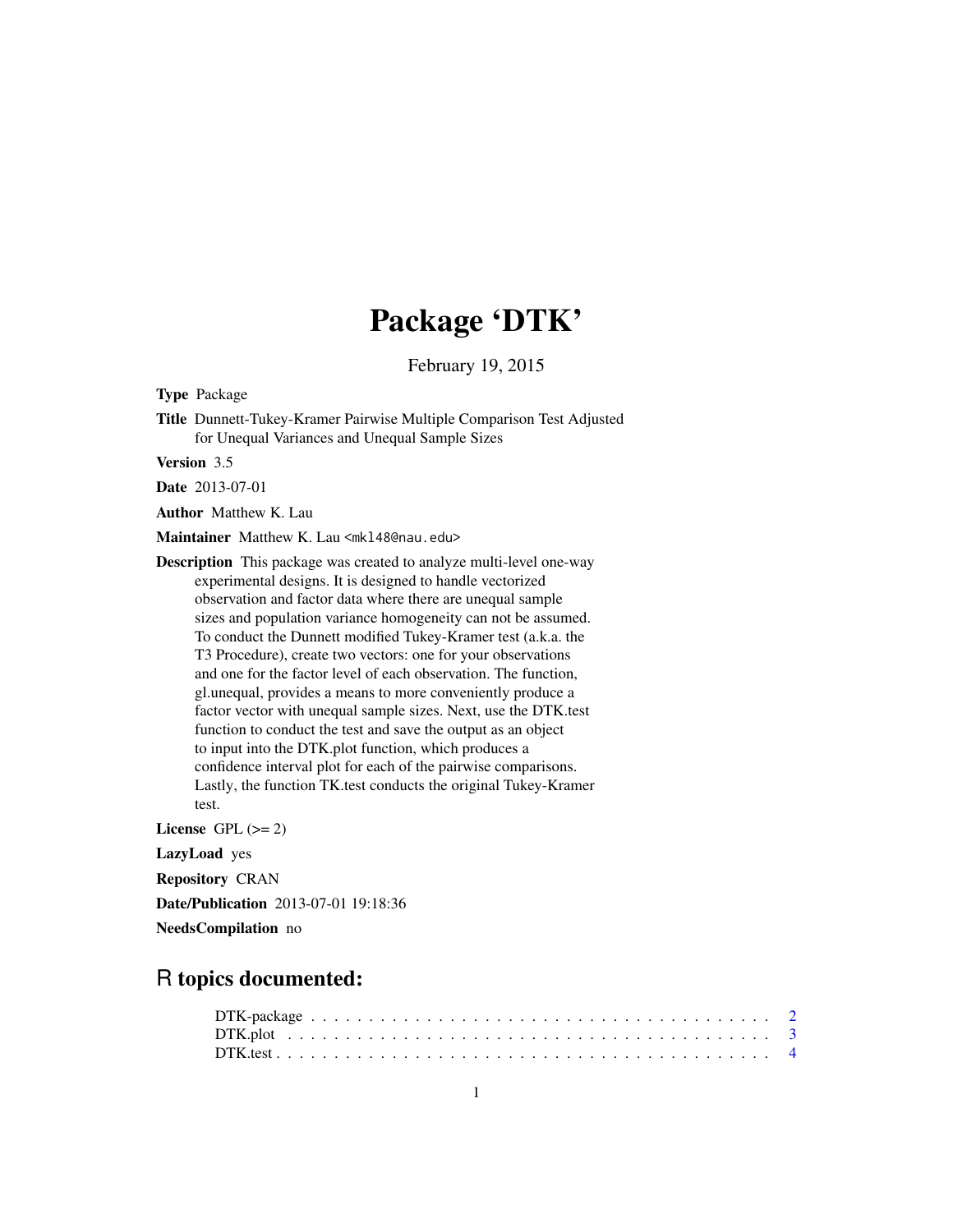#### <span id="page-1-0"></span>2 DTK-package

|       | TK test reconservative contains the contract of the contract of the contract of the contract of the contract of the contract of the contract of the contract of the contract of the contract of the contract of the contract o |  |  |  |  |  |  |  |  |  |  |  |  |  |  |  |  |  |  |  |  |  |  |
|-------|--------------------------------------------------------------------------------------------------------------------------------------------------------------------------------------------------------------------------------|--|--|--|--|--|--|--|--|--|--|--|--|--|--|--|--|--|--|--|--|--|--|
| Index |                                                                                                                                                                                                                                |  |  |  |  |  |  |  |  |  |  |  |  |  |  |  |  |  |  |  |  |  |  |

DTK-package *Dunnett-Tukey-Kramer Pairwise Multiple Comparison Test Adjusted for Unequal Variances and Unequal Sample Sizes*

#### Description

Functions for conducting and plotting Dunnett's (1980) modified Tukey-Kramer pairwise multiple comparison test accounting for unequal variance and unequal sample sizes.

#### Details

| Package:  | <b>DTK</b>             |
|-----------|------------------------|
| Type:     | Package                |
| Version:  | 3.5                    |
| Date:     | 2013-07-01             |
| License:  | GPL version 2 or newer |
| LazyLoad: | yes                    |

This package was created to analyze multi-level one-way experimental designs. It is designed to handle vectorized observation and factor data where there are unequal sample sizes and population variance homogeneity can not be assumed. To conduct the Dunnett modified Tukey-Kramer test (a.k.a. the T3 Procedure), create two vectors: one for your observations and one for the factor level of each observation. The function, gl.unequal, provides a means to more conveniently produce a factor vector with unequal sample sizes. Next, use the DTK.test function to conduct the test and save the output as an object to input into the DTK.plot function, which produces a confidence interval plot for each of the pairwise comparisons. Lastly, the function TK.test conducts the original Tukey-Kramer test.

#### **Note**

I would like to acknowledge the invaluable help of Professor Brent Burch in the Department of Mathematics and Statistics at Northern Arizona University and suggestions by multiple R- users: including M. Nunez, B. Roustan and S. Marshall.

#### Author(s)

Matthew K. Lau, Department of Biological Sciences, Northern Arizona University, AZ

Maintainer: Matthew K. Lau <mkl48@nau.edu>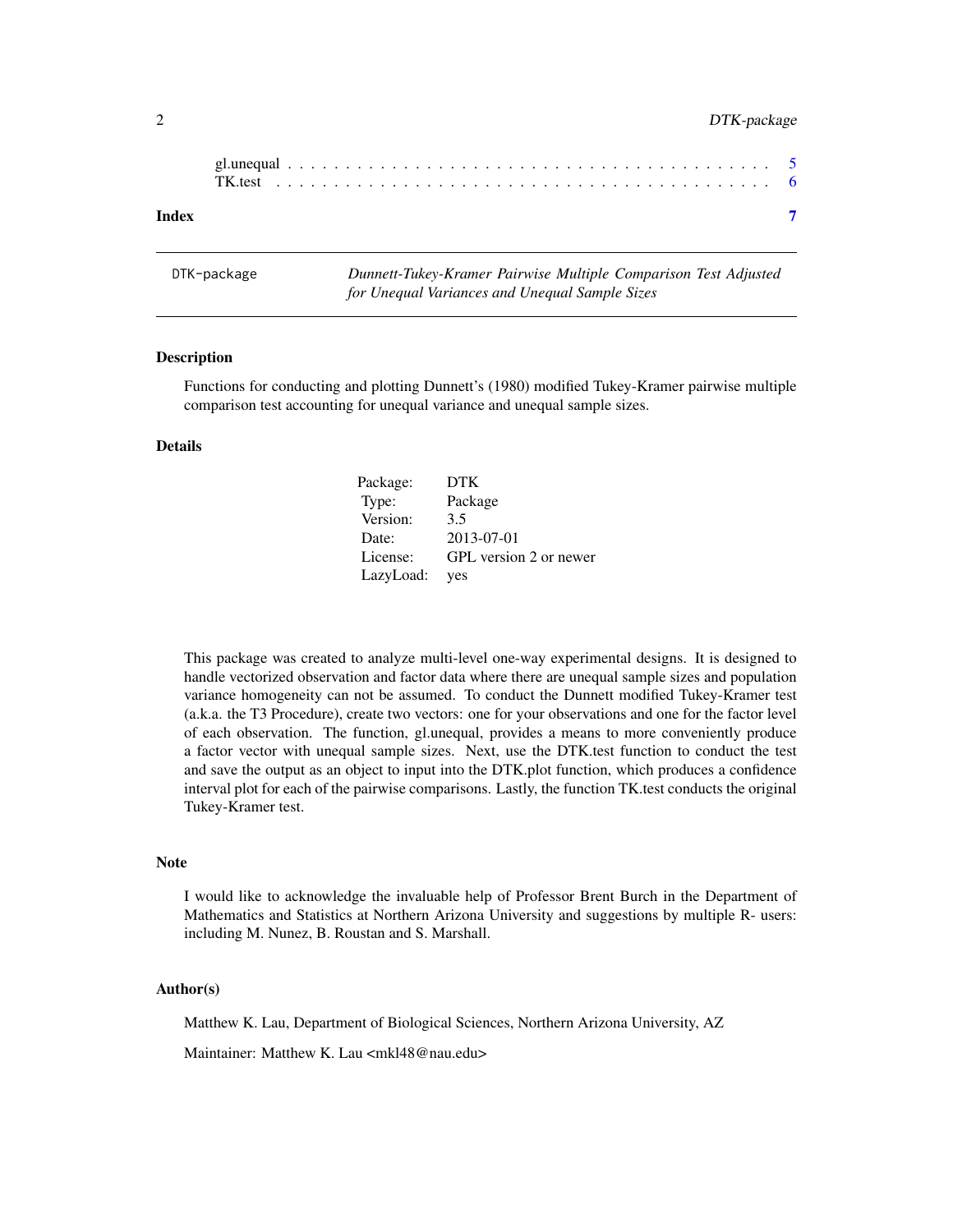#### <span id="page-2-0"></span>DTK.plot 3

#### References

Dunnett, C.W. (1980) Pairwise Multiple Comparisons in the Unequal Variance Case. Journal of the American Statistical Association. 75 (372): 796-800.

#### See Also

[gl.unequal](#page-4-1), [DTK.test](#page-3-1), [DTK.plot](#page-2-1), [TK.test](#page-5-1)

<span id="page-2-1"></span>DTK.plot *DTK Test Confidence Interval Plot*

#### Description

Produces a plot of the confidence intervals produced by the function DTK.test.

#### Usage

 $DTK.plot(x = "DTK.test output")$ 

#### Arguments

x DTK.test output list object.

#### Details

Produces a formatted plot of all confidence intervals of pairwise comparisons of means. The itervals are plotted in red (=significant) and black (=non-significant) with grey dashed lines to help distinguish the comparisons.

#### Value

SEE EXAMPLE.

#### Author(s)

Matthew K. Lau, Department of Biological Sciences, Northern Arizona University, AZ

#### See Also

[DTK.test](#page-3-1), [TK.test](#page-5-1), [TukeyHSD](#page-0-0), [qtukey](#page-0-0)

#### Examples

```
x=c(rnorm(25,5,2),rnorm(30,5,5),rnorm(35,15,5))
f<-gl.unequal(n=3,k=c(25,30,35))
DTK.result<-DTK.test(x=x,f=f,a=0.05)
DTK.result
DTK.plot(DTK.result)
```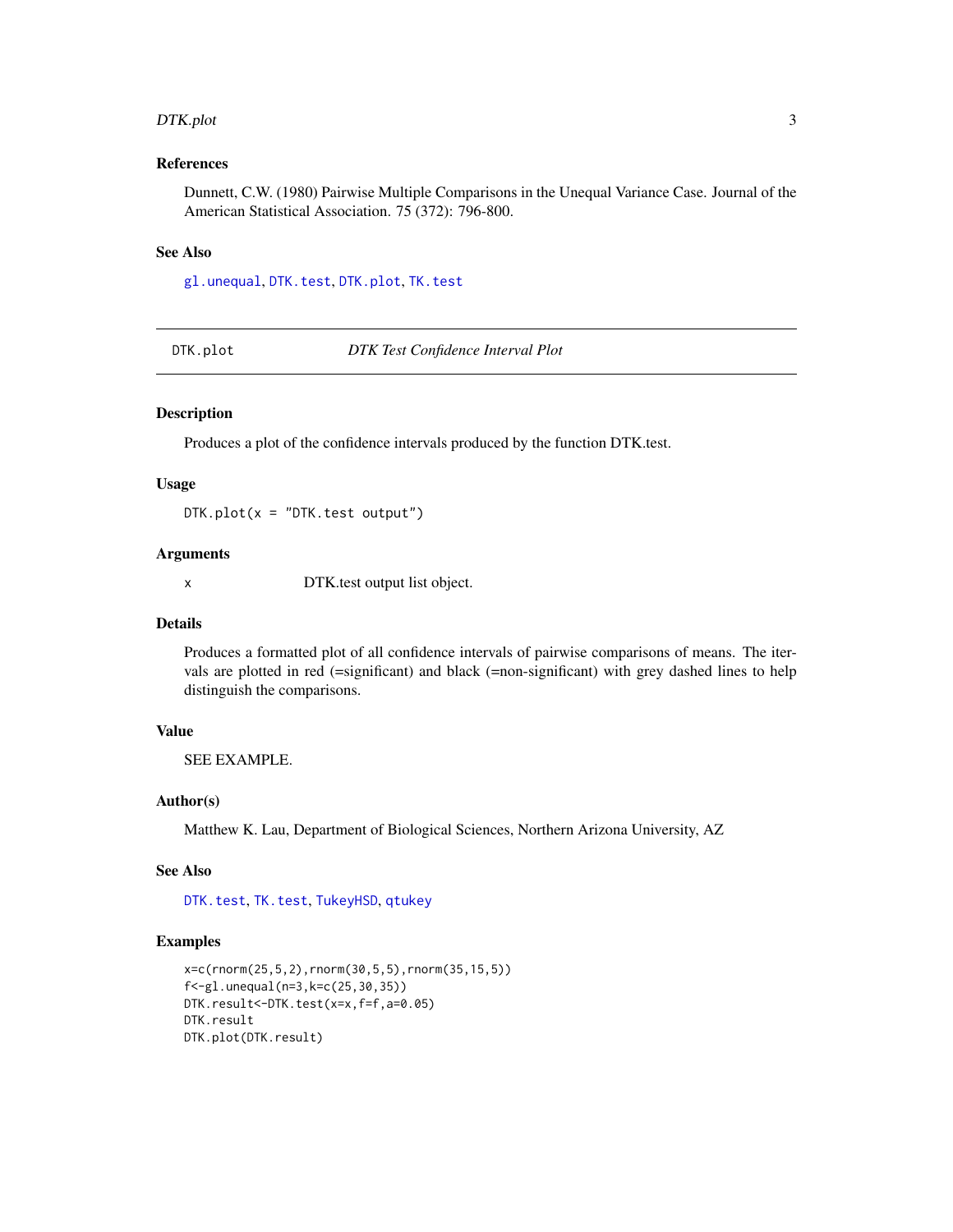#### Description

Conducts a pairwise multiple comparison test (using the C procedure) for mean differences with unequal sample sizes and no assumption of equal population variances.

#### Usage

```
DTK.test(x = "data vector", f = "factor vector", a = "alpha level")
```
#### Arguments

| $\mathbf{x}$ | Numeric data vector.                    |
|--------------|-----------------------------------------|
|              | Factored level vector.                  |
| a            | Alpha, significance level. DEFAULT=0.05 |

#### Details

Input data as vectors.

#### Value

| [[1]] | "a" or the alpha significance level"                                                                                                                                      |
|-------|---------------------------------------------------------------------------------------------------------------------------------------------------------------------------|
| [[2]] | Matrix containing the pair-waise comparisons as row names and the pairwise<br>mean differences and lower and upper confidence interval values in columns,<br>respectively |

#### Note

In the case of equal sample sizes and equal population variances, Dunnett's test (the T3 Procedure) produces slightly wider (i.e. more conservative) confidence intervals than the Tukey-Kramer procedure. This is because of differences in the degrees of freedom used for determining the Studentized Range values. In cases where variances are unequal, however, the Tukey-Kramer test, which uses the pooled variance, will spread variance across levels and produce misleading results.

#### Author(s)

Matthew K. Lau, Department of Biological Sciences, Northern Arizona University, AZ

#### References

Dunnett,C.W. (1980) Pairwise Multiple Comparisons in the Unequal Variance Case. Journal of the American Statistical Association. 75 (372): 796-800.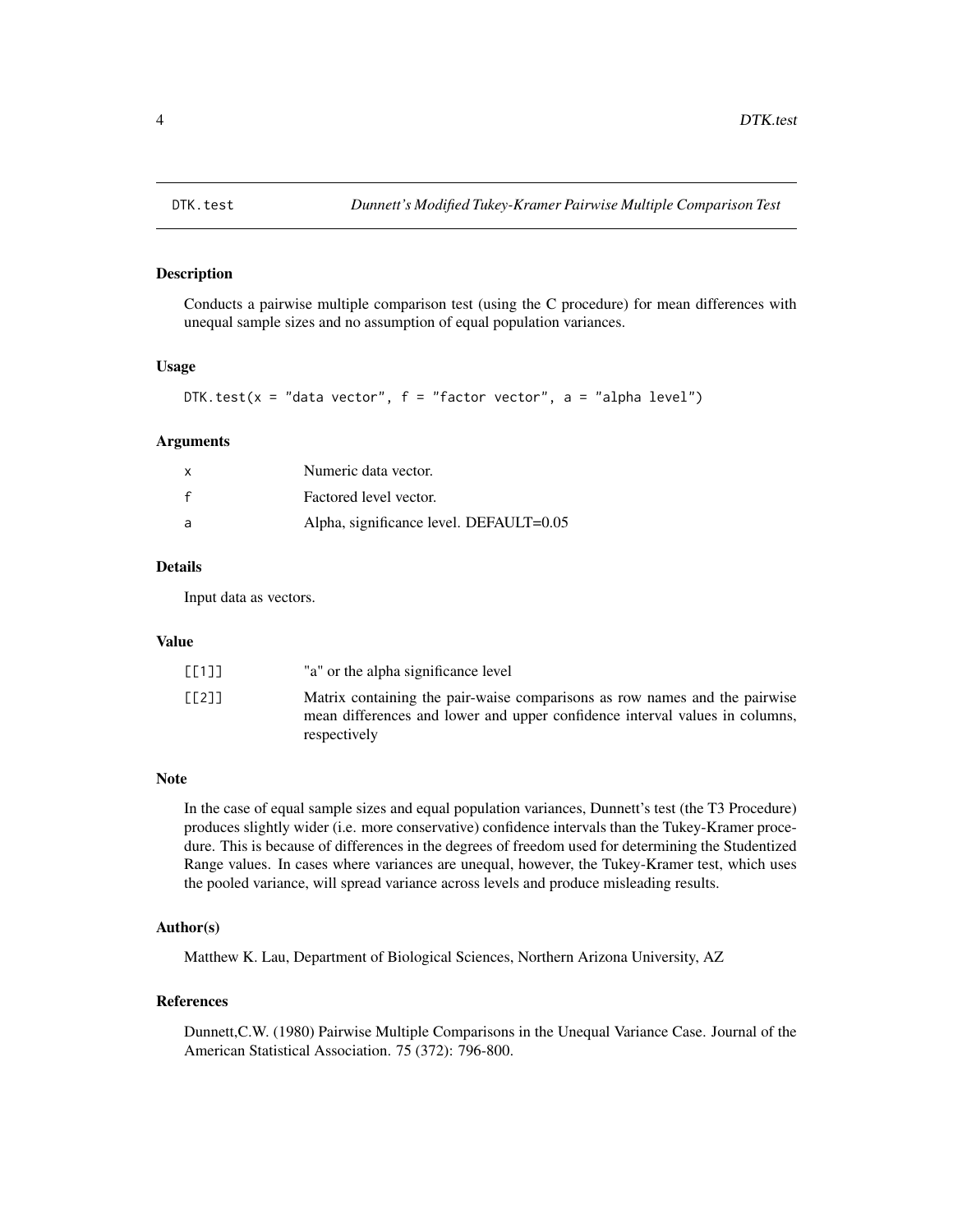#### <span id="page-4-0"></span>gl.unequal 5

#### See Also

[DTK.plot](#page-2-1), [gl.unequal](#page-4-1), [TK.test](#page-5-1), [TukeyHSD](#page-0-0), [qtukey](#page-0-0)

#### Examples

```
x=c(rnorm(25,5,2),rnorm(30,5,5),rnorm(35,15,5))
f < -g1.unequal(n=3, k=c(25, 30, 35))DTK.result<-DTK.test(x=x,f=f,a=0.05)
DTK.result
DTK.plot(DTK.result)
```
<span id="page-4-1"></span>

| gl.unequal | Generate Levels with Unequal Sample SIzes |  |
|------------|-------------------------------------------|--|
|            |                                           |  |

#### Description

Produces a vector of samples of unequal sizes. Useful when observations are already sorted into groups by levels.

#### Usage

 $gl.$ unequal(n = "number of levels",  $k =$  "numeric vector of sample sizes")

#### Arguments

| Scalar determining the number of levels.                 |
|----------------------------------------------------------|
| Numeric vector specifying the sample size at each level. |

#### Value

Produces a factored vector.

#### Note

Be sure that you precisely specify the above arguments to correspond to your observation vector.

#### Author(s)

Matthew K. Lau, Department of Biological Sciences, Northern Arizona University, AZ

#### See Also

[gl](#page-0-0), [rep](#page-0-0)

#### Examples

```
gl.unequal(n=3,k=c(25,30,35))
```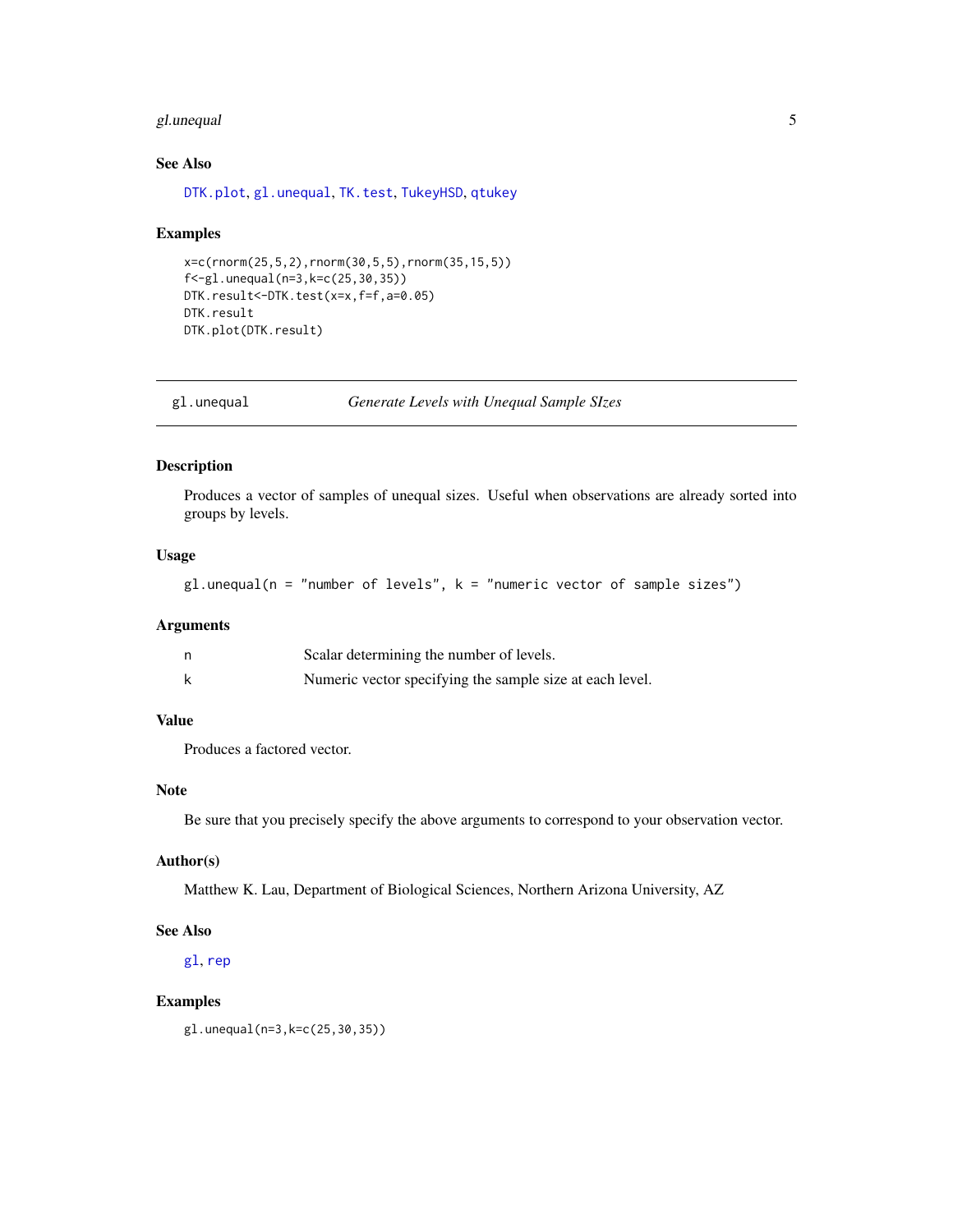<span id="page-5-1"></span><span id="page-5-0"></span>

#### Description

This is a reformatted function for DTK.test function-like inputs to use the TukeyHSD function.

#### Usage

```
TK.test(x = "data vector", f = "factor vector", a = "alpha level")
```
#### Arguments

| $\boldsymbol{\mathsf{x}}$ | Data vector                                |
|---------------------------|--------------------------------------------|
| $\mathbf{f}$              | <b>Factor</b> vector                       |
| a                         | Alpha, significance level. DEFAULT= $0.05$ |

#### Value

TukeyHSD list output.

#### Author(s)

Matthew K. Lau, Department of Biological Sciences, Northern Arizona University, AZ

#### See Also

[DTK.test](#page-3-1), [DTK.plot](#page-2-1), [TukeyHSD](#page-0-0), [qtukey](#page-0-0)

#### Examples

```
x=c(rnorm(25,5,2),rnorm(30,5,5),rnorm(35,15,5))
f<-gl.unequal(n=3,k=c(25,30,35))
DTK.result<-DTK.test(x=x,f=f,a=0.05)
TK.result<-TK.test(x=x,f=f,a=0.05)
DTK.result
TK.result
```